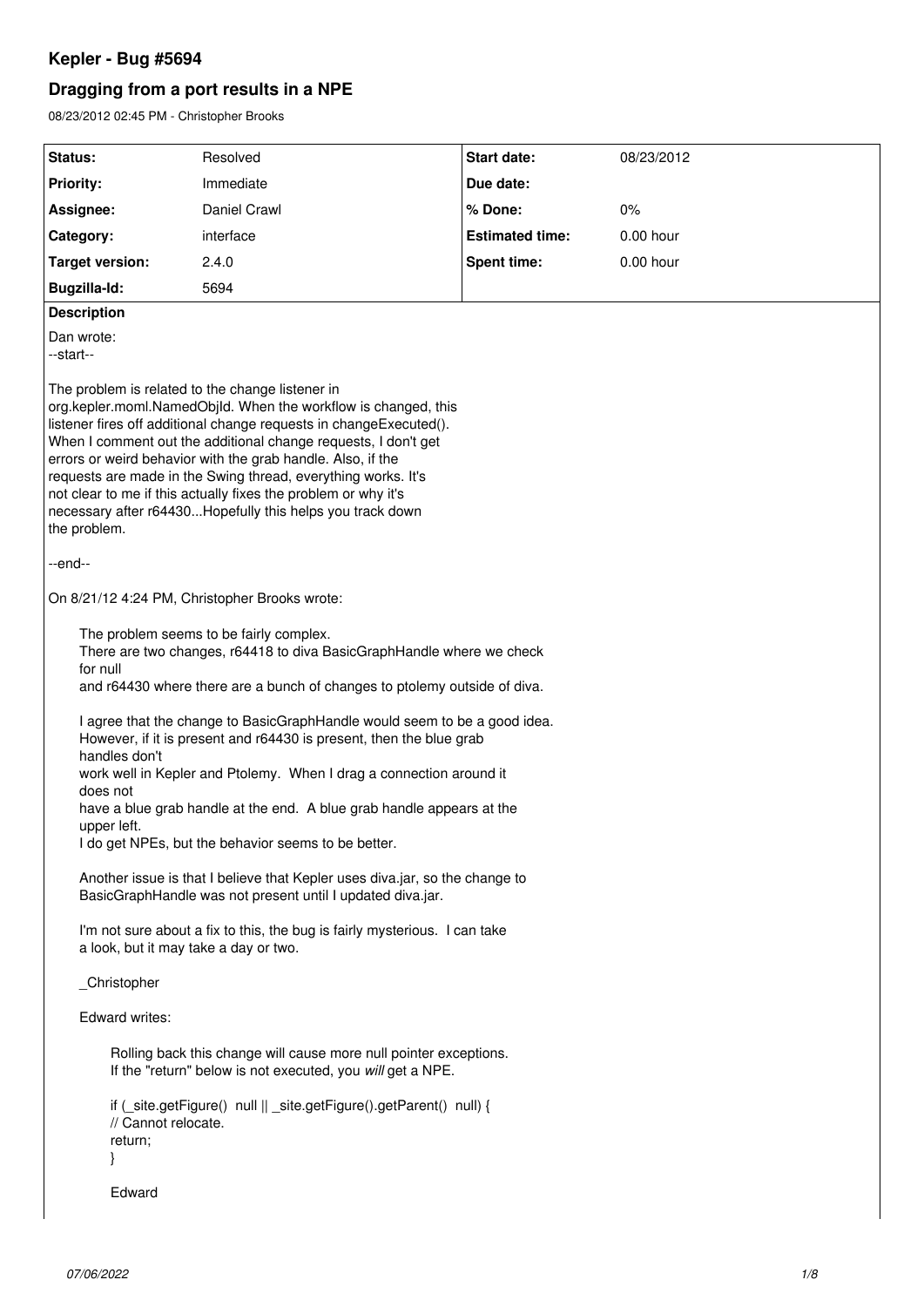On 8/21/12 12:42 AM, Christopher Brooks wrote:

Hi Derik, I think this change: 2012-08-18 17:08 eal

> • [r64430] /trunk/ptolemy/actor/Manager.java, /trunk/ptolemy/actor/lib/hoc/LifeCycleManager.java, /trunk/ptolemy/kernel/undo/RedoChangeRequest.java, /trunk/ptolemy/kernel/undo/UndoChangeRequest.java, /trunk/ptolemy/kernel/util/Changeable.java, /trunk/ptolemy/kernel/util/NamedObj.java, /trunk/ptolemy/moml/MoMLParser.java: Fixed long standing deadlock that occurs while editing models while they run

is what is causing the stack trace like [1] below.

I'll take a further look tomorrow.

This change is fairly important in that it solves a long standing issue, so we need to fix the bug as opposed to just reverting.

\_Christopher

On 8/20/12 6:44 PM, Derik Barseghian wrote:

Hey Christopher, I updated my local copy of kepler to use ptII r64449 but I'm still getting errors like [1] below, wild dragging behavior, and remaining dots.

I haven't seen any rogue floating upper-left endpoints yet though. Derik

On Aug 20, 2012, at 6:14 PM, Christopher Brooks[<cxh@eecs.berkeley.edu>](mailto:cxh@eecs.berkeley.edu) wrote:

Hi Derik,

It seems like it is Edward's change:

2012-08-18 06:22 eal

[r64418] /trunk/diva/canvas/interactor/BasicGrabHandle.java: Prevent null pointer exception that can happen while editing a model while it is running by checking the Figure of Site for the connector being dragged.

The change is:

[dhcp-39-161:~/ptII] cxh% svn diff -r64417:64418 diva/canvas/interactor/BasicGrabHandle.java Index: diva/canvas/interactor/BasicGrabHandle.java =================================================================== --- diva/canvas/interactor/BasicGrabHandle.java (revision 64417) ++ diva/canvas/interactor/BasicGrabHandle.java (revision 64418)  $@ -87.6 +87.10 @$ // Be sure to take into account that the transformContext of the // site and the context of the grab handle may be different. TransformContext tc = getTransformContext(); if (\_site.getFigure() null || \_site.getFigure().getParent() null) { + // Cannot relocate. + return; + }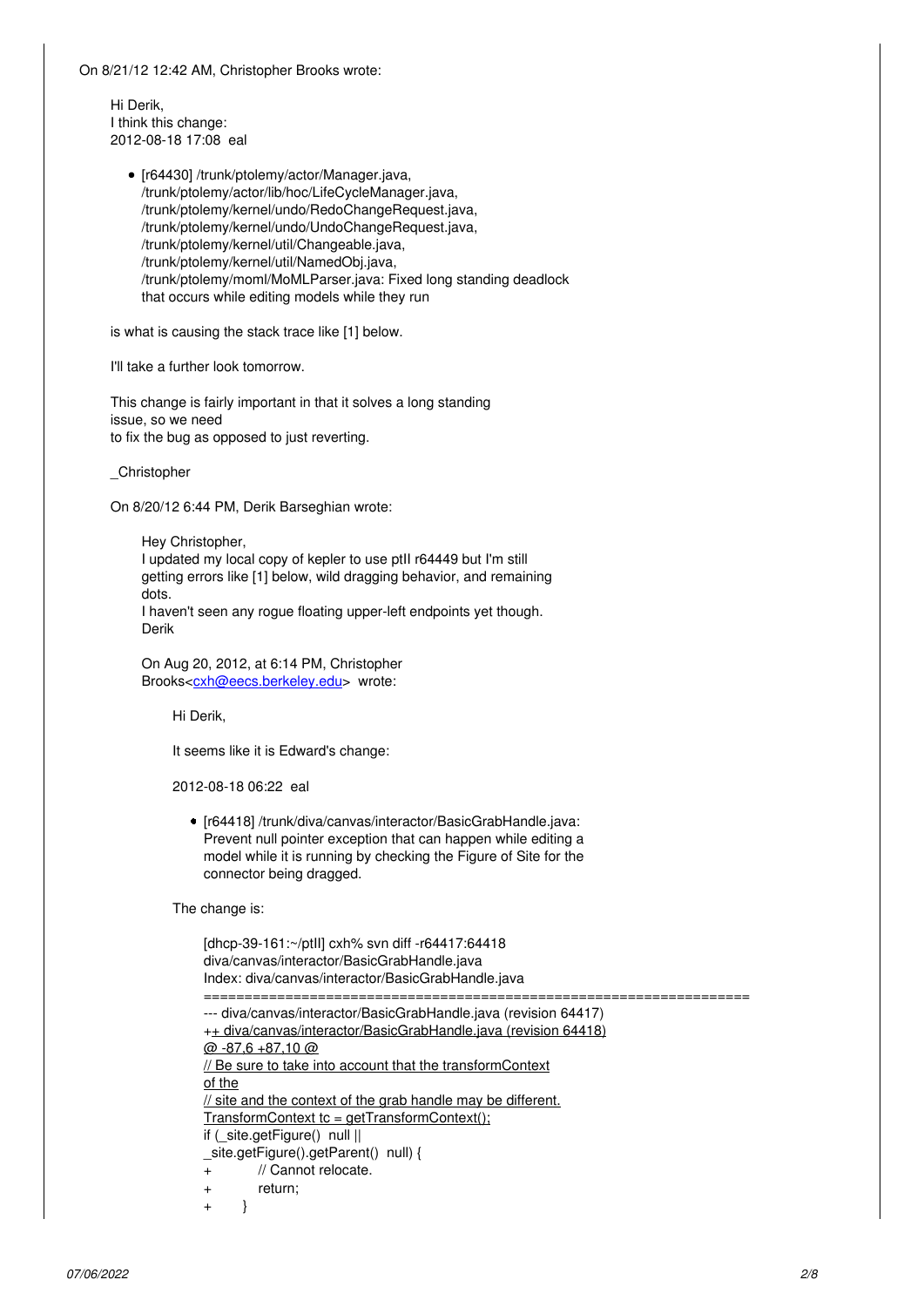Point2D  $p =$  \_site.getPoint(tc); double  $x = p.getX()$ ; double  $y = p.getY()$ ;

I rolled back r64418 and updated diva.jar

\_Christopher

On 8/20/12 3:28 PM, Derik Barseghian wrote:

Hey Christopher,

Dan and I are getting an error $1$  when trying to drag a relation from a port today in Kepler. I'm also seeing a few other issues that seem to happen after the above. I got an NPE<sup>[2](#page--1-0)</sup> from a click, have strange actor-drag behavior (actor drags wildly / shoots off in one direction), and sometimes dots are left over on canvas at the point where I clicked on the port. Also when I'm dragging out a relation I also notice in the upper left corner of canvas a blue 'port endpoint' square (generally only noticeable in the overview section in the lower left). See attached screenshot to see dots and blue square. Derik

#### [1]

java.lang.NullPointerException at diva.canvas.TransformContext.getTransform(TransformContext.java:161) at diva.canvas.AbstractSite.getPoint(AbstractSite.java:82) at diva.canvas.connector.BasicManhattanRouter.routeManhattan(BasicManhattanRouter.java:87)

# at

diva.canvas.connector.BasicManhattanRouter.route(BasicManhattanRouter.java:68)

#### at

diva.canvas.connector.ManhattanConnector.route(ManhattanConnector.java:121)

#### at

ptolemy.vergil.actor.KielerLayoutConnector.route(KielerLayoutConnector.java:214)

## at

diva.canvas.connector.AbstractConnector.reroute(AbstractConnector.java:285)

## at

diva.canvas.connector.AbstractConnector.tailMoved(AbstractConnector.java:406)

# at

diva.canvas.connector.AbstractConnector.setTailSite(AbstractConnector.java:398)

## at

ptolemy.vergil.actor.ActorEditorGraphController\$LinkCreator.mousePressed(ActorEditorGraphController.jav a:676)

#### at

diva.canvas.interactor.CompositeInteractor.mousePressed(CompositeInteractor.java:199)

at diva.canvas.FigureLayer.dispatchEventUpTree(FigureLayer.java:551)

at diva.canvas.FigureLayer.grabPointer(FigureLayer.java:319)

at diva.canvas.FigureLayer.processLayerEvent(FigureLayer.java:673)

at diva.canvas.FigureLayer.dispatchEvent(FigureLayer.java:203)

at diva.canvas.CanvasPane.processLayerEvent(CanvasPane.java:280)

at diva.canvas.CanvasPane.dispatchEvent(CanvasPane.java:89)

at diva.canvas.JCanvas.internalProcessMouseEvent(JCanvas.java:520)

at diva.canvas.JCanvas.processMouseEvent(JCanvas.java:474)

at java.awt.Component.processEvent(Component.java:6140)

at java.awt.Container.processEvent(Container.java:2083)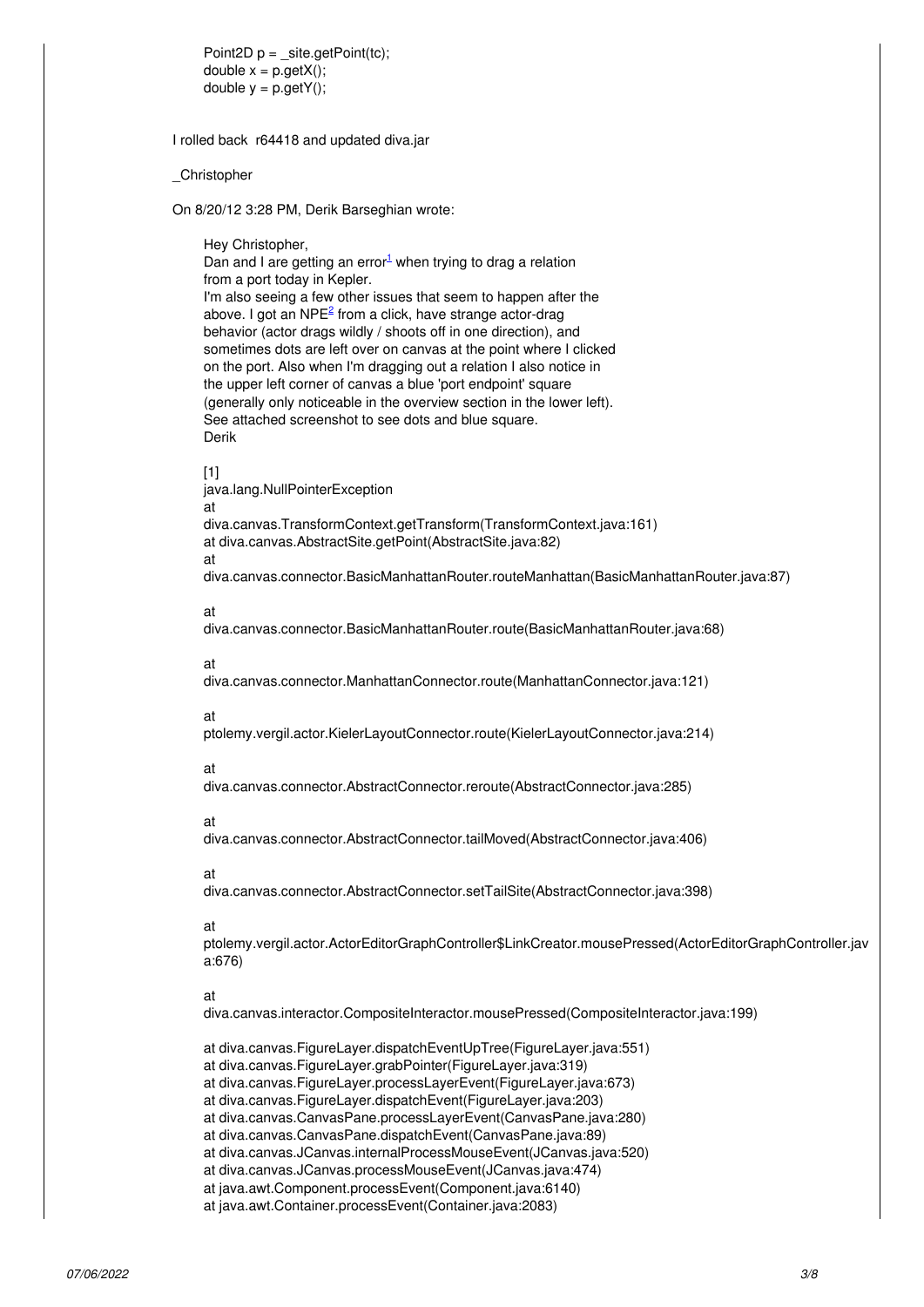at java.awt.Component.dispatchEventImpl(Component.java:4737) at java.awt.Container.dispatchEventImpl(Container.java:2141) at java.awt.Component.dispatchEvent(Component.java:4565) at java.awt.LightweightDispatcher.retargetMouseEvent(Container.java:4619) at java.awt.LightweightDispatcher.processMouseEvent(Container.java:4277) at java.awt.LightweightDispatcher.dispatchEvent(Container.java:4210) at java.awt.Container.dispatchEventImpl(Container.java:2127) at java.awt.Window.dispatchEventImpl(Window.java:2482) at java.awt.Component.dispatchEvent(Component.java:4565) at java.awt.EventQueue.dispatchEventImpl(EventQueue.java:684) at java.awt.EventQueue.access\$000(EventQueue.java:85) at java.awt.EventQueue\$1.run(EventQueue.java:643) at java.awt.EventQueue\$1.run(EventQueue.java:641) at java.security.AccessController.doPrivileged(Native Method) at java.security.AccessControlContext\$1.doIntersectionPrivilege(AccessControlContext.java:87) at java.security.AccessControlContext\$1.doIntersectionPrivilege(AccessControlContext.java:98) at java.awt.EventQueue\$2.run(EventQueue.java:657) at java.awt.EventQueue\$2.run(EventQueue.java:655) at java.security.AccessController.doPrivileged(Native Method) at java.security.AccessControlContext\$1.doIntersectionPrivilege(AccessControlContext.java:87) at java.awt.EventQueue.dispatchEvent(EventQueue.java:654) at java.awt.EventDispatchThread.pumpOneEventForFilters(EventDispatchThread.java:296) at java.awt.EventDispatchThread.pumpEventsForFilter(EventDispatchThread.java:211) at java.awt.EventDispatchThread.pumpEventsForHierarchy(EventDispatchThread.java:201) at java.awt.EventDispatchThread.pumpEvents(EventDispatchThread.java:196) at java.awt.EventDispatchThread.pumpEvents(EventDispatchThread.java:188) at java.awt.EventDispatchThread.run(EventDispatchThread.java:122) [2] [run] Exception in thread "AWT-EventQueue-0" java.lang.NullPointerException [run]

at

diva.canvas.TransformContext.getTransform(TransformContext.java:161) [run] at diva.canvas.AbstractSite.getPoint(AbstractSite.java:82) [run] at diva.canvas.interactor.BasicGrabHandle.relocate(BasicGrabHandle.java:94) [run]

at

diva.canvas.interactor.Manipulator.relocateGrabHandles(Manipulator.java:191)

# [run] at

diva.canvas.interactor.Manipulator.repaint(Manipulator.java:211) [run] at diva.canvas.interactor.Manipulator.repaint(Manipulator.java:175) [run]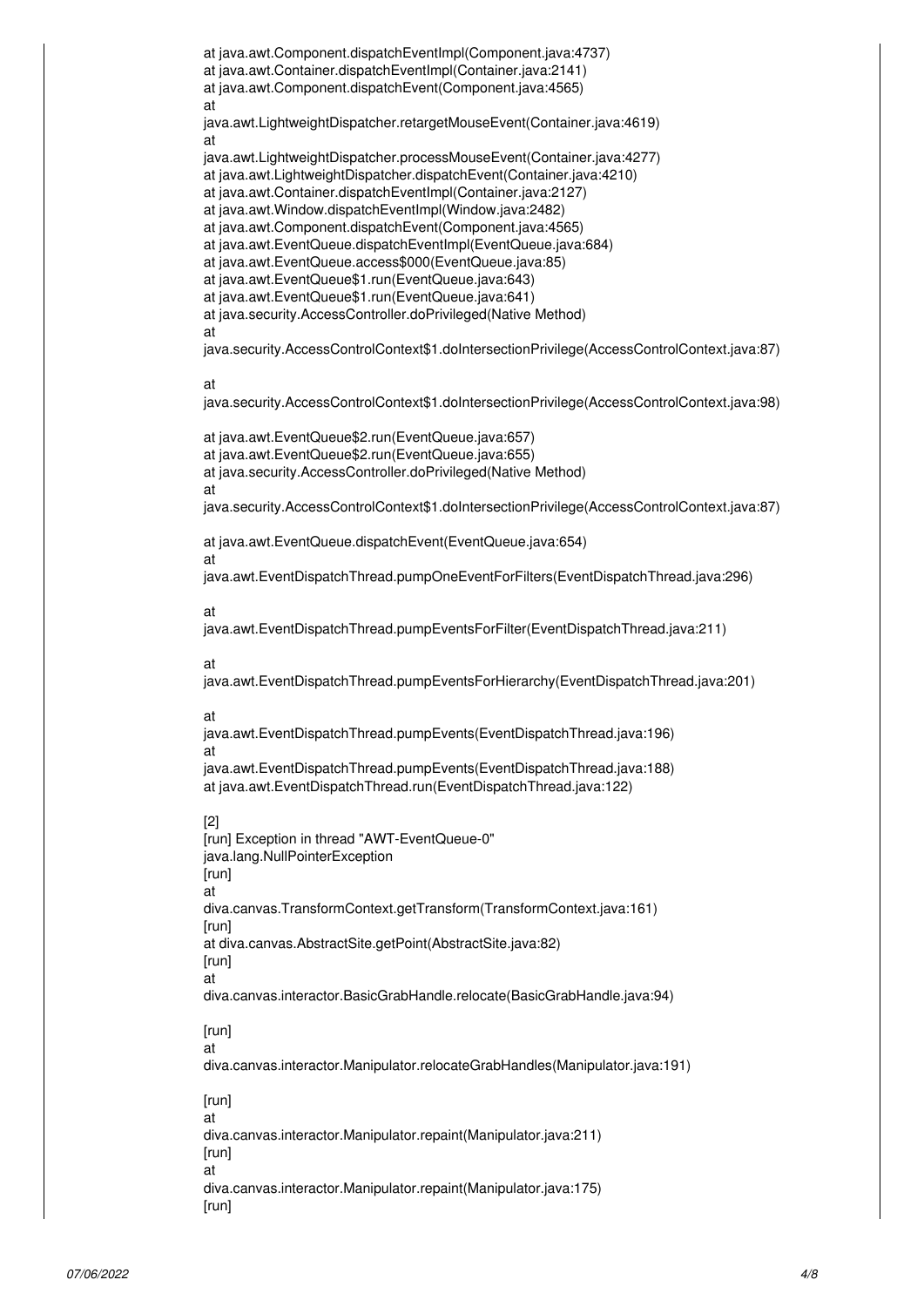at diva.canvas.AbstractFigure.repaint(AbstractFigure.java:236) [run] at diva.canvas.AbstractFigure.repaint(AbstractFigure.java:224) [run] at diva.canvas.FigureDecorator.setChild(FigureDecorator.java:190) [run] at diva.canvas.connector.ConnectorManipulator.setChild(ConnectorManipulator.java:215) [run] at diva.canvas.FigureLayer.decorate(FigureLayer.java:180) [run] at diva.canvas.interactor.BasicSelectionRenderer.renderSelected(BasicSelectionRenderer.java:119) [run] at diva.canvas.interactor.BasicSelectionModel.renderSelected(BasicSelectionModel.java:271) [run] at diva.canvas.interactor.BasicSelectionModel.addSelection(BasicSelectionModel.java:101) [run] at diva.canvas.interactor.SelectionInteractor.mousePressed(SelectionInteractor.java:172) [run] at diva.canvas.FigureLayer.dispatchEventUpTree(FigureLayer.java:551) [run] at diva.canvas.FigureLayer.grabPointer(FigureLayer.java:319) [run] at diva.canvas.FigureLayer.processLayerEvent(FigureLayer.java:673) [run] at diva.canvas.FigureLayer.dispatchEvent(FigureLayer.java:203) [run] at diva.canvas.CanvasPane.processLayerEvent(CanvasPane.java:280) [run] at diva.canvas.CanvasPane.dispatchEvent(CanvasPane.java:89) [run] at diva.canvas.JCanvas.internalProcessMouseEvent(JCanvas.java:520) [run] at diva.canvas.JCanvas.processMouseEvent(JCanvas.java:474) [run] at java.awt.Component.processEvent(Component.java:6140) [run] at java.awt.Container.processEvent(Container.java:2083) [run] at java.awt.Component.dispatchEventImpl(Component.java:4737) [run] at java.awt.Container.dispatchEventImpl(Container.java:2141) [run] at java.awt.Component.dispatchEvent(Component.java:4565) [run] at java.awt.LightweightDispatcher.retargetMouseEvent(Container.java:4619) [run] at java.awt.LightweightDispatcher.processMouseEvent(Container.java:4277)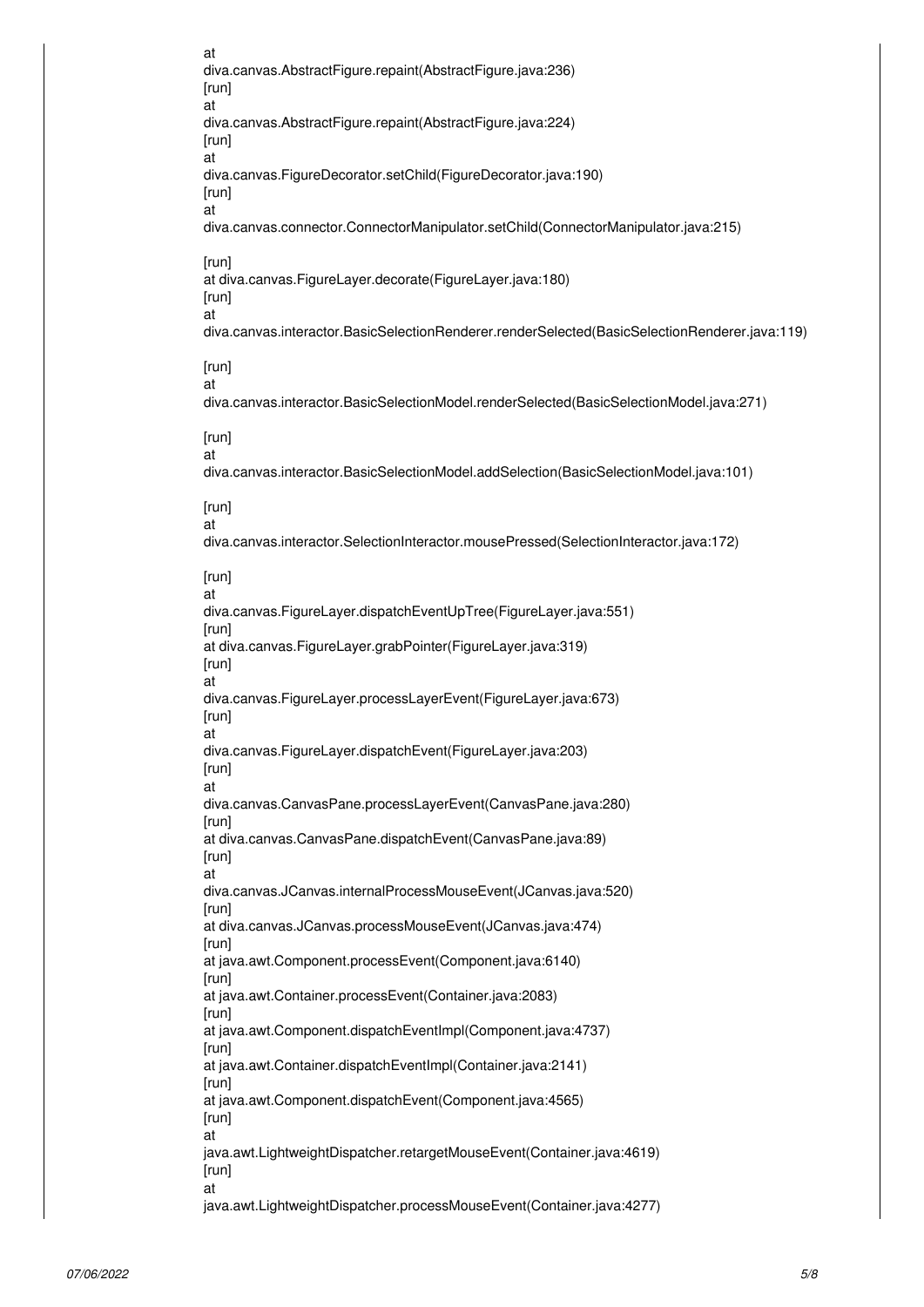[run] at java.awt.LightweightDispatcher.dispatchEvent(Container.java:4210) [run] at java.awt.Container.dispatchEventImpl(Container.java:2127) [run] at java.awt.Window.dispatchEventImpl(Window.java:2482) [run] at java.awt.Component.dispatchEvent(Component.java:4565) [run] at java.awt.EventQueue.dispatchEventImpl(EventQueue.java:684) [run] at java.awt.EventQueue.access\$000(EventQueue.java:85) [run] at java.awt.EventQueue\$1.run(EventQueue.java:643) [run] at java.awt.EventQueue\$1.run(EventQueue.java:641) [run] at java.security.AccessController.doPrivileged(Native Method) [run] at java.security.AccessControlContext\$1.doIntersectionPrivilege(AccessControlContext.java:87) [run] at java.security.AccessControlContext\$1.doIntersectionPrivilege(AccessControlContext.java:98) [run] at java.awt.EventQueue\$2.run(EventQueue.java:657) [run] at java.awt.EventQueue\$2.run(EventQueue.java:655) [run] at java.security.AccessController.doPrivileged(Native Method) [run] at java.security.AccessControlContext\$1.doIntersectionPrivilege(AccessControlContext.java:87) [run] at java.awt.EventQueue.dispatchEvent(EventQueue.java:654) [run] at java.awt.EventDispatchThread.pumpOneEventForFilters(EventDispatchThread.java:296) [run] at java.awt.EventDispatchThread.pumpEventsForFilter(EventDispatchThread.java:211) [run] at java.awt.EventDispatchThread.pumpEventsForHierarchy(EventDispatchThread.java:201) [run] at java.awt.EventDispatchThread.pumpEvents(EventDispatchThread.java:196) [run] at java.awt.EventDispatchThread.pumpEvents(EventDispatchThread.java:188) [run] at java.awt.EventDispatchThread.run(EventDispatchThread.java:122)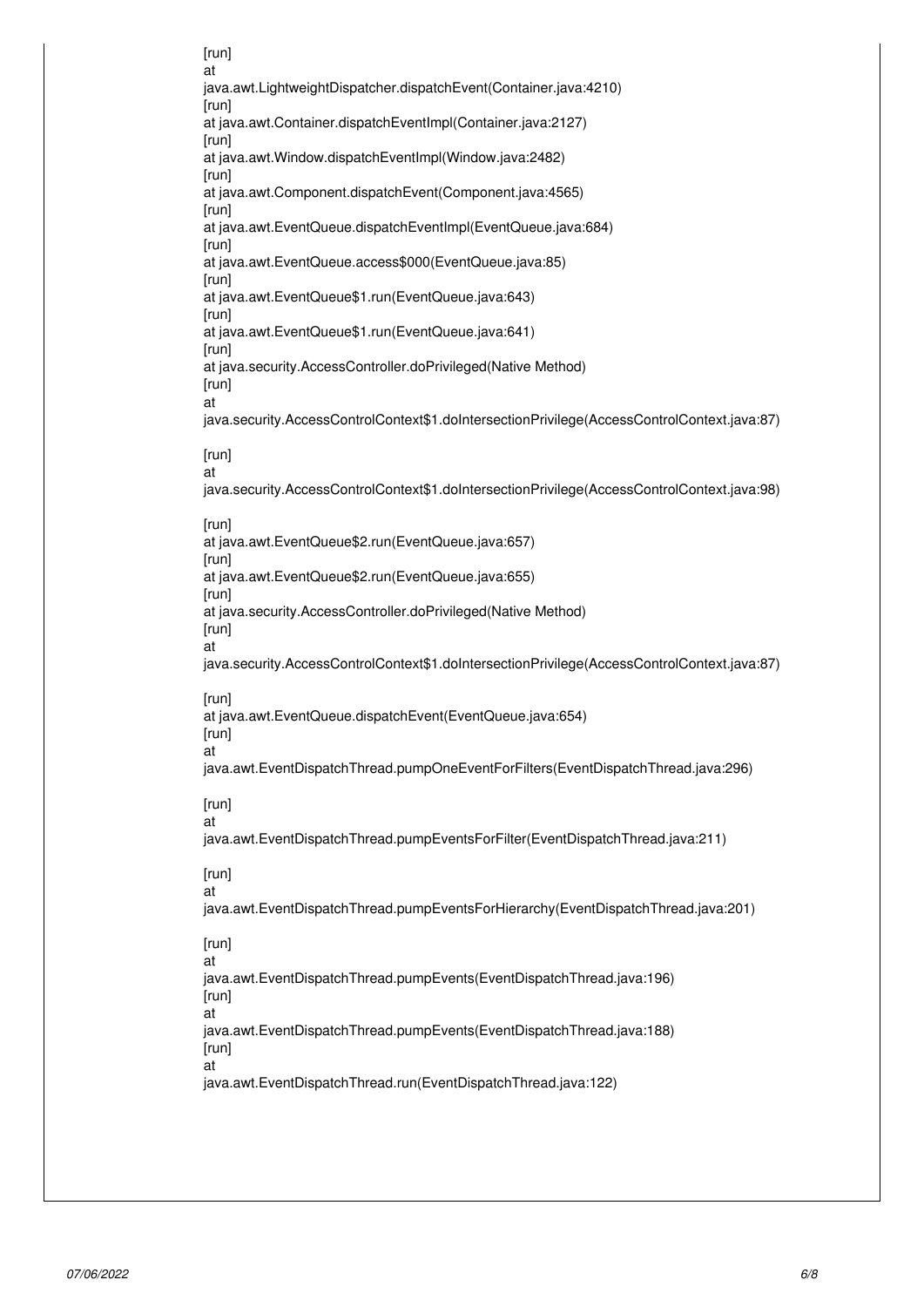### **History**

#### **#1 - 08/23/2012 03:01 PM - Christopher Brooks**

We can't seem to replicate this bug locally right now.

Edward checked in a fix that might help with the NPE.

I'm going to reassign this to Derik so that he can try to replicate it.

If the bug is replicatable, please include really detailed instructions about how to replicate it and a screen shot.

## **#2 - 08/23/2012 03:17 PM - Derik Barseghian**

I think Dan's comment was referring to a change he made at r30498. After that change I haven't been able to replicate either.

I didn't test extensively. Leaving open for a little more testing...

#### **#3 - 08/23/2012 04:20 PM - Daniel Crawl**

Christopher, to reproduce this revert r30498 and connect two ports.

The problem is caused by the updates in r64430 to how change requests are processed, not the updates to diva. Either the change listener in NamedObjId is doing something wrong, e.g., issuing more change requests in changeExecuted(), or the updates in r64430 introduce a bug that NamedObjId triggers.

# **#4 - 08/23/2012 06:33 PM - Derik Barseghian**

There's a new issue on trunk related to NamedObjId: if I drag out a String Constant and configure it with a new value, I get a ClassCastException.

|       |                                  | [run] Exception occurred during event dispatching:                                                                                                                                                                               |
|-------|----------------------------------|----------------------------------------------------------------------------------------------------------------------------------------------------------------------------------------------------------------------------------|
| ObjId |                                  | [run] java.lang.ClassCastException: org.kepler.moml.NamedObjId\$1 cannot be cast to org.kepler.moml.Named                                                                                                                        |
|       | $[\text{run}]$                   | at org.kepler.workflow.WorkflowManager.changeExecuted(WorkflowManager.java:195)                                                                                                                                                  |
|       | $[\text{run}]$                   | at ptolemy.kernel.util.ChangeRequest.execute(ChangeRequest.java:202)                                                                                                                                                             |
|       | [run]                            | at ptolemy.kernel.util.NamedObj._executeChangeRequests(NamedObj.java:2558)                                                                                                                                                       |
|       | $[\text{run}]$                   | at ptolemy.kernel.util.NamedObj.requestChange(NamedObj.java:1774)                                                                                                                                                                |
|       | $[\text{run}]$                   | at ptolemy.actor.CompositeActor.requestChange(CompositeActor.java:1951)                                                                                                                                                          |
|       | $[\text{run}]$                   | at ptolemy.kernel.util.NamedObj.requestChange(NamedObj.java:1749)                                                                                                                                                                |
|       | $[\text{run}]$                   | at org.kepler.moml.NamedObjId\$1.run(NamedObjId.java:801)                                                                                                                                                                        |
|       | $[\text{run}]$                   | at java.awt.event.InvocationEvent.dispatch(InvocationEvent.java:209)                                                                                                                                                             |
|       | $[\text{run}]$                   | at java.awt.EventQueue.dispatchEventImpl(EventQueue.java:641)                                                                                                                                                                    |
|       | [run]                            | at java.awt.EventOueue.access\$000(EventOueue.java:84)                                                                                                                                                                           |
|       | $[\text{run}]$                   | at java.awt.EventQueue\$1.run(EventQueue.java:602)                                                                                                                                                                               |
|       | $[\text{run}]$                   | at java.awt.EventQueue\$1.run(EventQueue.java:600)                                                                                                                                                                               |
|       | $[\text{run}]$                   | at java.security.AccessController.doPrivileged (Native Method)                                                                                                                                                                   |
|       | $[\text{run}]$                   | at java.security.AccessControlContext\$1.doIntersectionPrivilege(AccessControlContext.java:87)                                                                                                                                   |
|       | $[\text{run}]$                   | at java.awt.EventQueue.dispatchEvent(EventQueue.java:611)                                                                                                                                                                        |
|       | $[\text{run}]$                   | at java.awt.EventDispatchThread.pumpOneEventForFilters(EventDispatchThread.java:269)                                                                                                                                             |
|       | $[\text{run}]$                   | at java.awt.EventDispatchThread.pumpEventsForFilter(EventDispatchThread.java:184)                                                                                                                                                |
|       | $[\text{run}]$                   | at java.awt.EventDispatchThread.pumpEventsForFilter(EventDispatchThread.java:178)                                                                                                                                                |
|       | $[\text{run}]$                   | at java.awt.Dialog\$1.run(Dialog.java:1046)                                                                                                                                                                                      |
|       | $[\text{run}]$                   | at java.awt.Dialog\$3.run(Dialog.java:1098)                                                                                                                                                                                      |
|       | $[\text{run}]$                   | at java.security.AccessController.doPrivileged(Native Method)                                                                                                                                                                    |
|       | $[\text{run}]$                   | at java.awt.Dialog.show(Dialog.java:1096)                                                                                                                                                                                        |
|       | $[\text{run}]$                   | at java.awt.Component.show(Component.java:1584)                                                                                                                                                                                  |
|       | $[\text{run}]$                   | at java.awt.Component.setVisible(Component.java:1536)                                                                                                                                                                            |
|       | $[\text{run}]$                   | at java.awt.Window.setVisible(Window.java:842)                                                                                                                                                                                   |
|       | $[\text{run}]$                   | at java.awt.Dialog.setVisible(Dialog.java:986)                                                                                                                                                                                   |
|       |                                  | at ptolemy.qui.ComponentDialog. <init&qt; (componentdialog.java:209)<="" td=""></init&qt;>                                                                                                                                       |
|       | $[\text{run}]$                   | at ptolemy.qui.ComponentDialog. <init&qt; (componentdialog.java:122)<="" td=""></init&qt;>                                                                                                                                       |
|       | $[\text{run}]$<br>$[\text{run}]$ |                                                                                                                                                                                                                                  |
|       |                                  | at ptolemy.qui.ComponentDialog. <init> (ComponentDialog.java:101)</init>                                                                                                                                                         |
|       | $[\text{run}]$                   | at ptolemy.actor.gui.EditParametersDialog. <init> (EditParametersDialog.java:105)<br/>at ptolemy.actor.qui.EditParametersDialoq.<init&qt;(editparametersdialoq.java:93)< td=""></init&qt;(editparametersdialoq.java:93)<></init> |
|       | $[\text{run}]$                   | at ptolemy.vergil.toolbox.ConfigureAction._openDialog(ConfigureAction.java:146)                                                                                                                                                  |
|       | $[\text{run}]$                   |                                                                                                                                                                                                                                  |
|       | $[\text{run}]$                   | at ptolemy.vergil.toolbox.ConfigureAction.actionPerformed(ConfigureAction.java:99)                                                                                                                                               |
|       | $[\text{run}]$                   | at diva.canvas.interactor.ActionInteractor.mousePressed(ActionInteractor.java:74)                                                                                                                                                |
|       | $[\text{run}]$                   | at diva.canvas.interactor.CompositeInteractor.mousePressed(CompositeInteractor.java:199)                                                                                                                                         |
|       | $[\text{run}]$                   | at diva.canvas.interactor.SelectionInteractor.mousePressed(SelectionInteractor.java:202)                                                                                                                                         |
|       | $[\text{run}]$                   | at diva.canvas.FigureLayer.dispatchEventUpTree(FigureLayer.java:551)                                                                                                                                                             |
|       | $[\text{run}]$                   | at diva.canvas.FiqureLayer.grabPointer(FiqureLayer.java:319)                                                                                                                                                                     |
|       | $[\text{run}]$                   | at diva.canvas.FigureLayer.processLayerEvent (FigureLayer.java: 673)                                                                                                                                                             |
|       | [run]                            | at diva.canvas.FiqureLayer.dispatchEvent(FiqureLayer.java:203)                                                                                                                                                                   |
|       | $[\text{run}]$                   | at diva.canvas.CanvasPane.processLayerEvent (CanvasPane.java:280)                                                                                                                                                                |